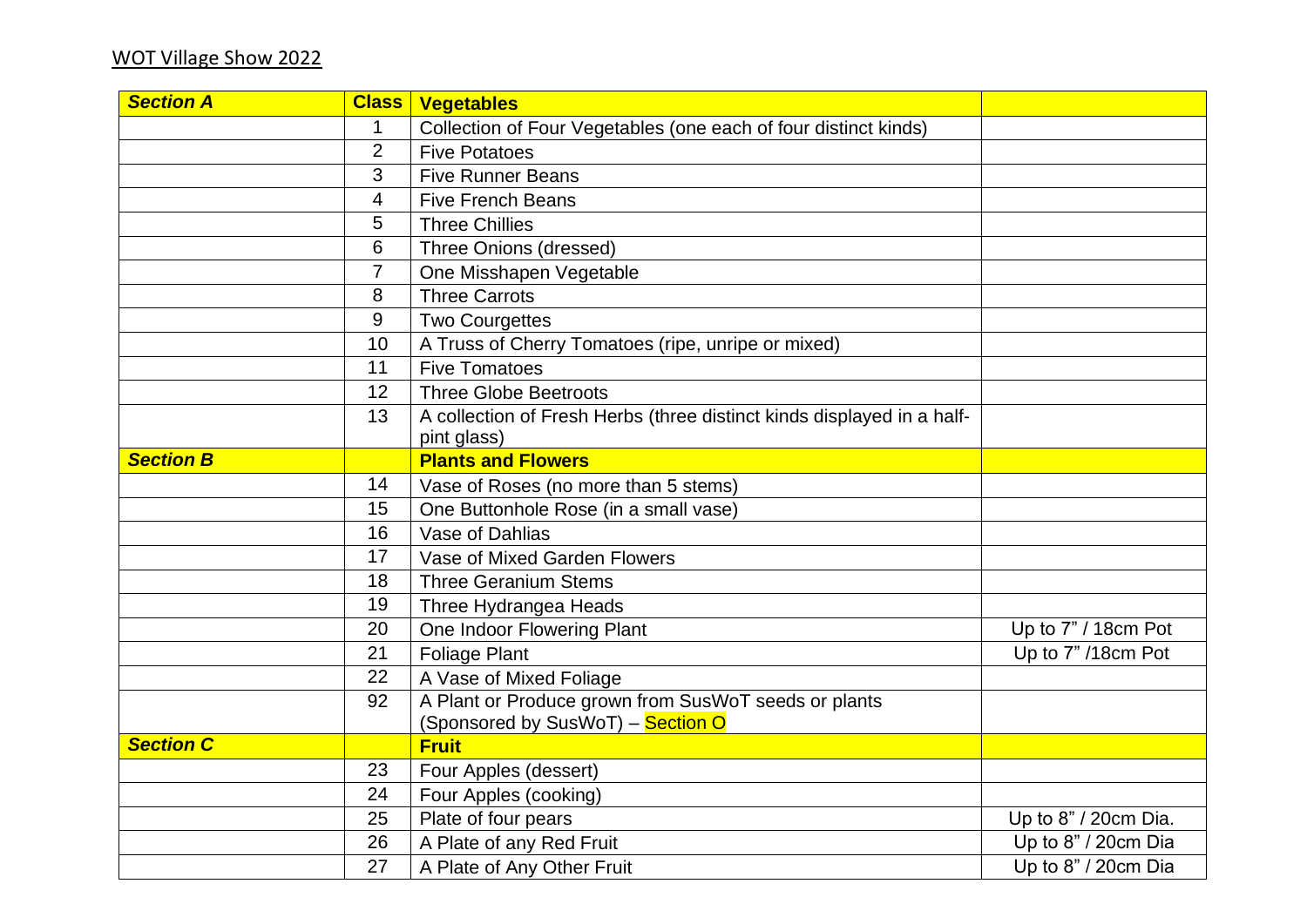| <b>Section D</b>        |    | <b>Junior Gardeners</b>                                                       |                                  |
|-------------------------|----|-------------------------------------------------------------------------------|----------------------------------|
| Up to 16 Years          | 28 | Egg Head - Cress Grown in an Empty Shell                                      |                                  |
| Up to 16 Years          | 29 | <b>Three Radishes</b>                                                         |                                  |
| Up to 16 Years          | 30 | A container of Floating Flowers                                               | Up to $6" / 15$ cm dish          |
| Up to 16 Years          | 31 | Create a Desert Island on a Dinner Plate                                      | Up to 8" / 20cm Dia              |
| Up to 16 Years          | 32 | A Vase of Named Herbs (3 or more)                                             |                                  |
| Up to 16 Years          | 33 | An Animal made from Fruit and Vegetables                                      |                                  |
| <b>Section XXL</b>      |    | <b>Big is Beautiful</b>                                                       |                                  |
|                         | 34 | Heaviest 3 Cleaned Potatoes (weighed together)                                |                                  |
|                         | 35 | <b>Biggest and Best Grown Onion</b>                                           |                                  |
|                         | 36 | <b>Heaviest Pumpkin</b>                                                       |                                  |
|                         | 37 | Longest Runner Bean                                                           |                                  |
|                         | 38 | Longest Carrot (root not foliage)                                             |                                  |
|                         | 39 | Longest Stick of Rhubarb                                                      |                                  |
| <b>Special Section</b>  |    | <b>Arthur Brice Trophy</b>                                                    |                                  |
| Age 16 and Under        | 40 | A Living Garden in a 2 litre Ice Cream Tub                                    |                                  |
| <b>Section E</b>        |    | <b>Flower Arranging</b>                                                       |                                  |
|                         | 41 | <b>Platinum Jubilee</b>                                                       | up to 20" / 50cm deep &          |
|                         | 42 | <b>Green Issues</b>                                                           | wide, height unlimited           |
|                         | 43 | An Arrangement incorporating an Antique                                       |                                  |
| <b>Age 16 and Under</b> | 44 | An Arrangement in a Flowerpot                                                 |                                  |
| <b>Section F</b>        |    | <b>Art for All (Any medium)</b>                                               |                                  |
| Age 10 and Under        | 45 | The Magic of Animals                                                          | Up to A4                         |
| Age 11 - 16             | 46 | Our Living Planet                                                             | Up to A4                         |
| <b>Adults</b>           | 47 | Life on Our Planet                                                            | up to 18" x 20" / 45cm x<br>50cm |
| <b>Section G</b>        |    | <b>Colouring and Handwriting Competition</b>                                  |                                  |
| Age 3 - 5               | 48 | Colouring - download from website or from the WOT Library                     |                                  |
| Age 6 - 10              | 49 | Colouring - download from website or from the WOT Library                     |                                  |
| Age 7 - 12              | 50 | Handwriting - Download on the website, from WOT Library or in<br>the schedule |                                  |
| <b>Section J</b>        |    | <b>Children's Arts and Crafts</b>                                             |                                  |
| Age 0 - 4               | 51 | Hand and Fingerprint Picture                                                  | A4                               |
| Age $0 - 4$             | 52 | A Play Do Model                                                               | Maximum A4 Footprint             |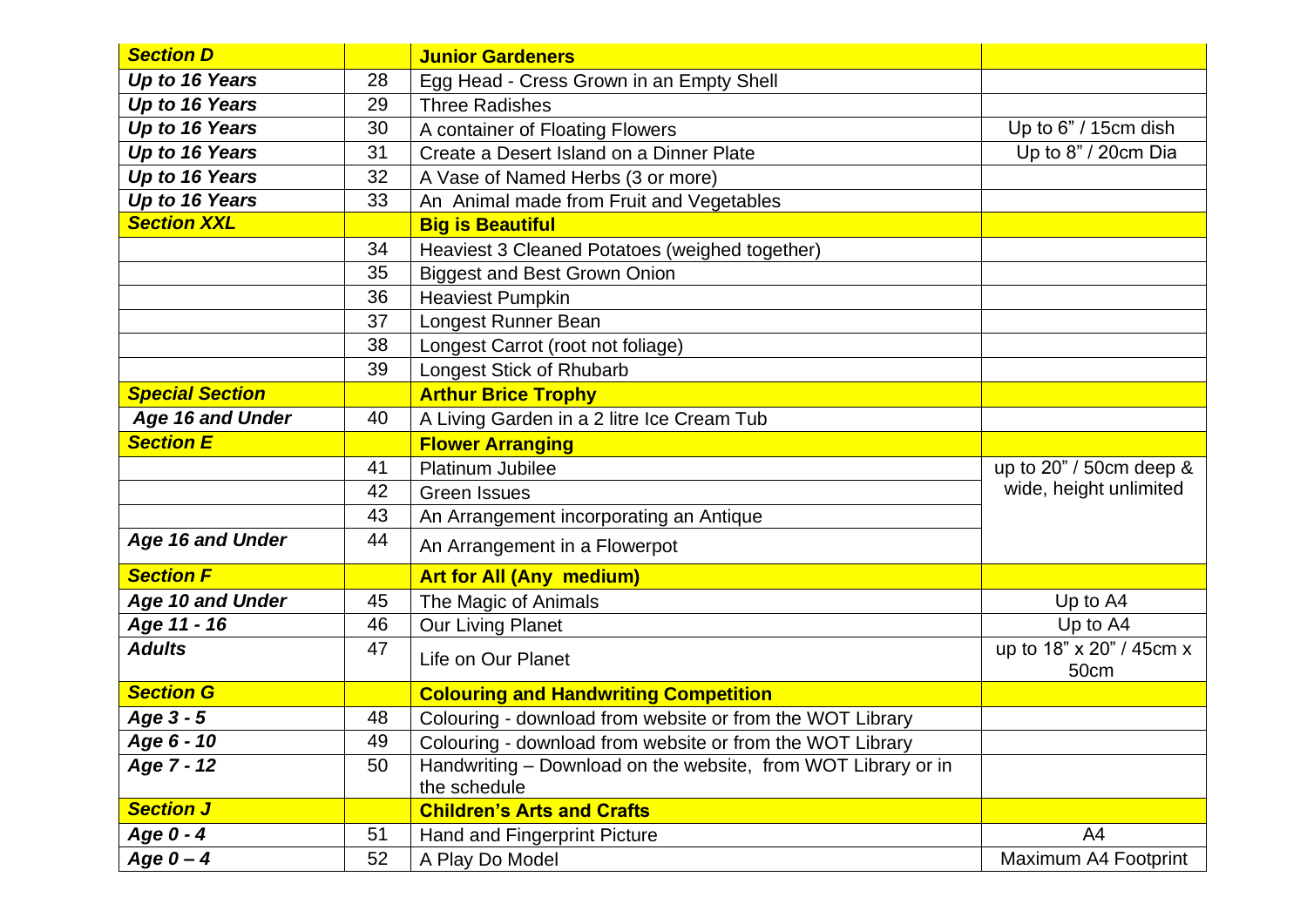| Age $5 - 7$               | 53 | A Puppet of a BBC Character                                                                                                                      |                       |
|---------------------------|----|--------------------------------------------------------------------------------------------------------------------------------------------------|-----------------------|
| Age $5 - 7$               | 54 | A Model Incorporating a Squeezy Bottle                                                                                                           | Maximum A4 Footprint  |
| Age 8 - 11                | 55 | A Chair made from Lolly Sticks                                                                                                                   | Maximum A4 Footprint  |
| Age $8 - 11$              | 56 | Dress a Costume Doll or Figure                                                                                                                   | Max height 12" / 30cm |
| Age 12 - 16               | 57 | A Zentangle Picture                                                                                                                              | A5 size               |
| Age 12 - 16               | 58 | A Scrapbook Page                                                                                                                                 | A4                    |
| <b>Section K</b>          |    | <b>Cookery</b>                                                                                                                                   |                       |
|                           | 59 | Victoria Sandwich (Jam filled, no Cream) - 8" / 20cm Diam.                                                                                       |                       |
|                           | 60 | <b>Three Chocolate Brownies</b>                                                                                                                  |                       |
|                           | 61 | A Treacle Tart - Max 8" / 20cm                                                                                                                   | All food              |
|                           | 62 | <b>Three Shortbread Pieces</b>                                                                                                                   | <b>Must</b>           |
|                           | 63 | A Pot of Jam                                                                                                                                     | Arrive                |
|                           | 64 | A Pot of Jelly                                                                                                                                   | Covered               |
|                           | 65 | A Pot of Marmalade                                                                                                                               | Cover must            |
|                           | 66 | A Pot of Chutney                                                                                                                                 | Be                    |
|                           | 67 | A Pot of Curd                                                                                                                                    | Transparent           |
|                           | 93 | A Vegetarian dish (sweet or savoury) where the main ingredient is<br>home grown - Sponsored by SusWoT Section O - Maximum<br>Diameter 8" / 20 cm | Lid,                  |
| Age 10 years and<br>under | 68 | <b>Three Animal Decorated Cookies</b>                                                                                                            | zip lock bag          |
| Age 10 years and<br>under | 69 | <b>Three Butterfly Fairy Cakes</b>                                                                                                               | Or                    |
| Age 11 - 16 years         | 70 | A Chocolate Cake - 8" / 20cm Diam.                                                                                                               | Cling film            |
| Age 11 - 16 years         | 71 | Three cereal (Serial) Bars                                                                                                                       |                       |
| Age 11 - 16 years         | 72 | <b>Six Jam Tarts</b>                                                                                                                             |                       |
| <b>Men Only</b>           | 74 | A Swiss Roll (No Fresh Cream Please)                                                                                                             |                       |
| <b>Section L</b>          |    | <b>Needlework</b>                                                                                                                                |                       |
|                           | 75 | A Box - Maximum Footprint 8" x 8" / 20cm x 20m                                                                                                   | <b>Size</b>           |
|                           | 76 | An Item of Cross Stitch Embroidery                                                                                                               | must not              |
|                           | 77 | Any Article of Embroidery (other than cross stitch) by Hand or                                                                                   | exceed                |
|                           |    | Machine                                                                                                                                          | 26" x 26"             |
|                           | 78 | An Item of Clothing for a Infant, Sewn, Knitted or Crocheted                                                                                     | 65cm x 65cm           |
|                           | 79 | Up to 2 metres of Bunting (measured between the start of the 1 <sup>st</sup><br>Flag and the end of the last flag)                               |                       |